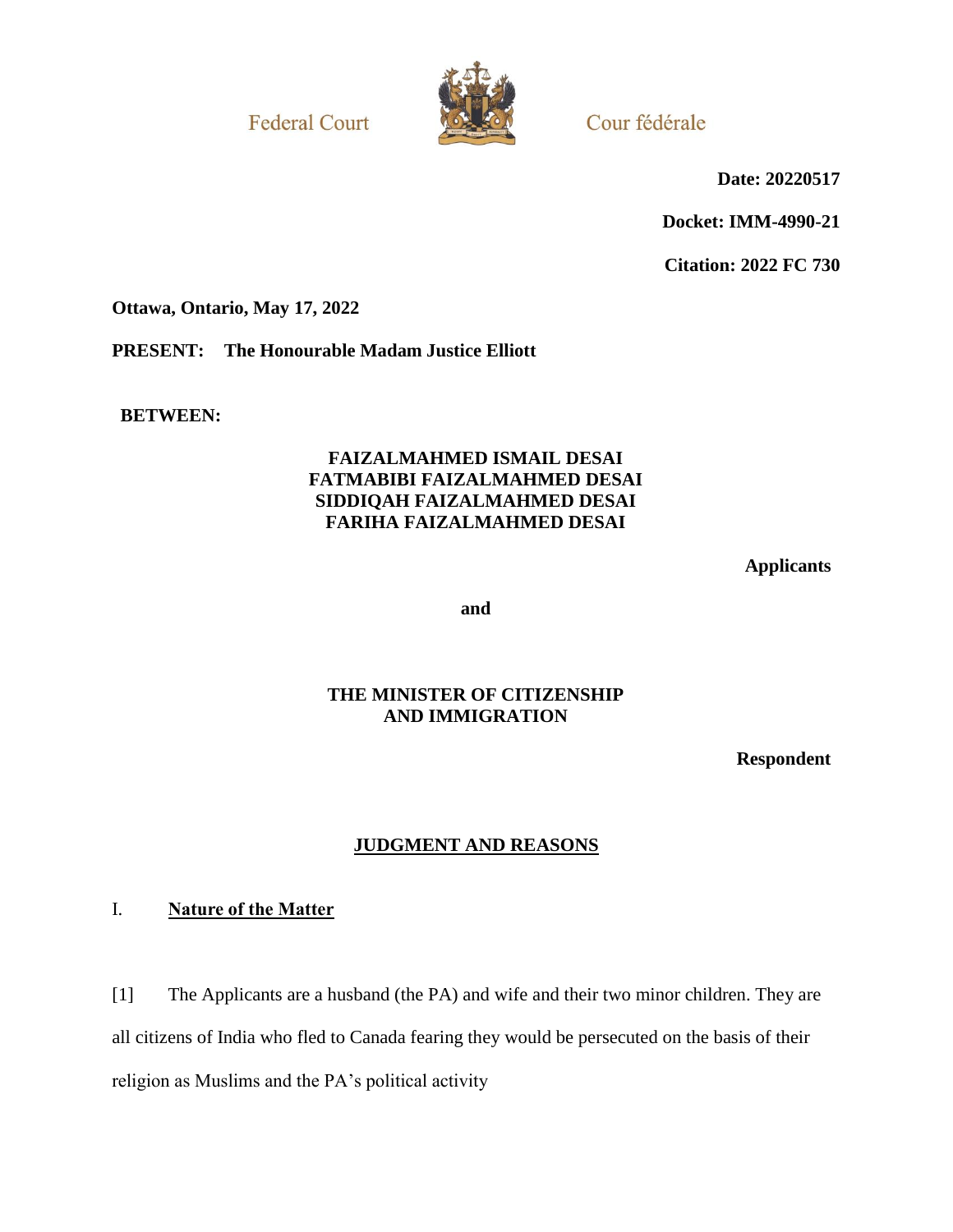[2] Both the Refugee Protection Division (RPD) and the Refugee Appeal Division (RAD) rejected their refugee claims.

[3] The RPD found the Applicants were credible but they had a viable internal flight alternative (IFA) in Hyderabad. The RAD upheld the decision of the RPD.

[4] For the reasons that follow, this application will be granted. The matter will be returned for redetermination by a different decision-maker.

## II. **Background Facts**

[5] In 2016, the PA was elected as the deputy Sarpanch of his small village in Gujarat.

[6] The risk stated by the PA was that in June 2019 he had been wrongly accused by powerful Hindu villagers of forcing a Hindu girl to run away and elope with a Muslim boy. On August 11, 2019, several Hindu villagers circled the PA's car and threatened to rape his wife and daughter.

[7] While the PA reported the matter to the police they took no action, saying the attackers were well-connected politically.

[8] On August 22, 2019, the Applicants fled to Canada using visas they had already obtained.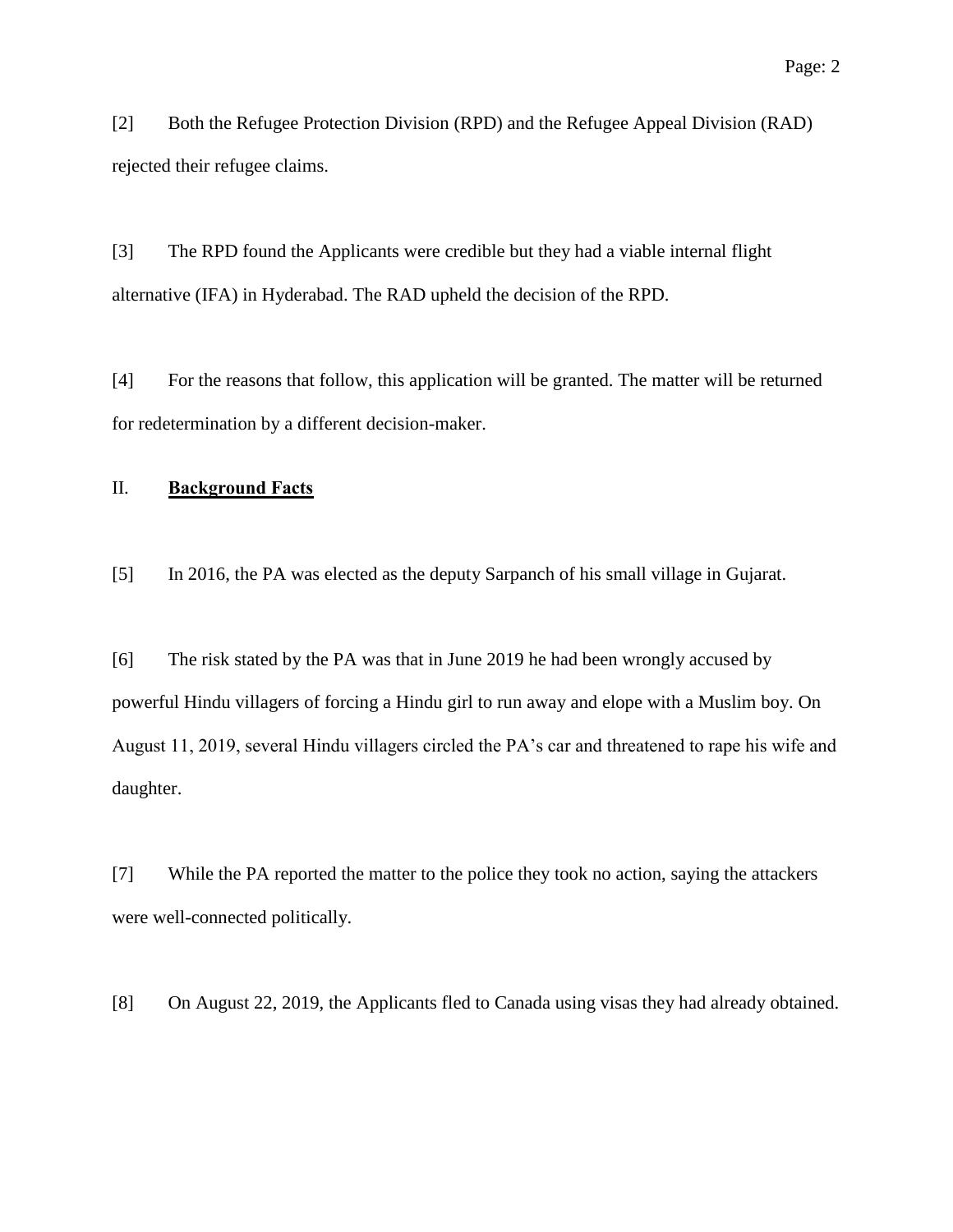#### III. **The RPD decision**

[9] The PA indicated to the RPD that he desired to remain politically active and feared that he would be perceived as a high-profile supporter of interreligious marriage because the agents of persecution had powerful connections throughout India.

[10] The RPD assessed the risk in Hyderabad as follows:

[13] The only problem the claimants had in the past was the male claimant being suspected of being involved in a Muslim boy running off with a Hindu girl. Is there a serious possibility that, if the claimants relocated to Hyderabad, that (*sic*) another Muslim boy would run off with a Hindu girl and that the male claimant would be suspected of complicity in same? I do not so find. It is far too speculative, and sheer speculation is not a valid basis for a determination.

[11] The RPD concluded that the Applicants would be free from a serious possibility of persecution in Hyderabad.

## IV. **Submissions to the RAD**

[12] The submissions to the RAD were drawn from the BOC and the findings made by the RPD.

[13] The submissions pointed out that the RPD accepted the appellants were generally credible. It accepted that there was corroborating evidence demonstrating the PA had been elected Sarpanch, and that the PA had been targeted by Hindu extremists, a result of a Muslim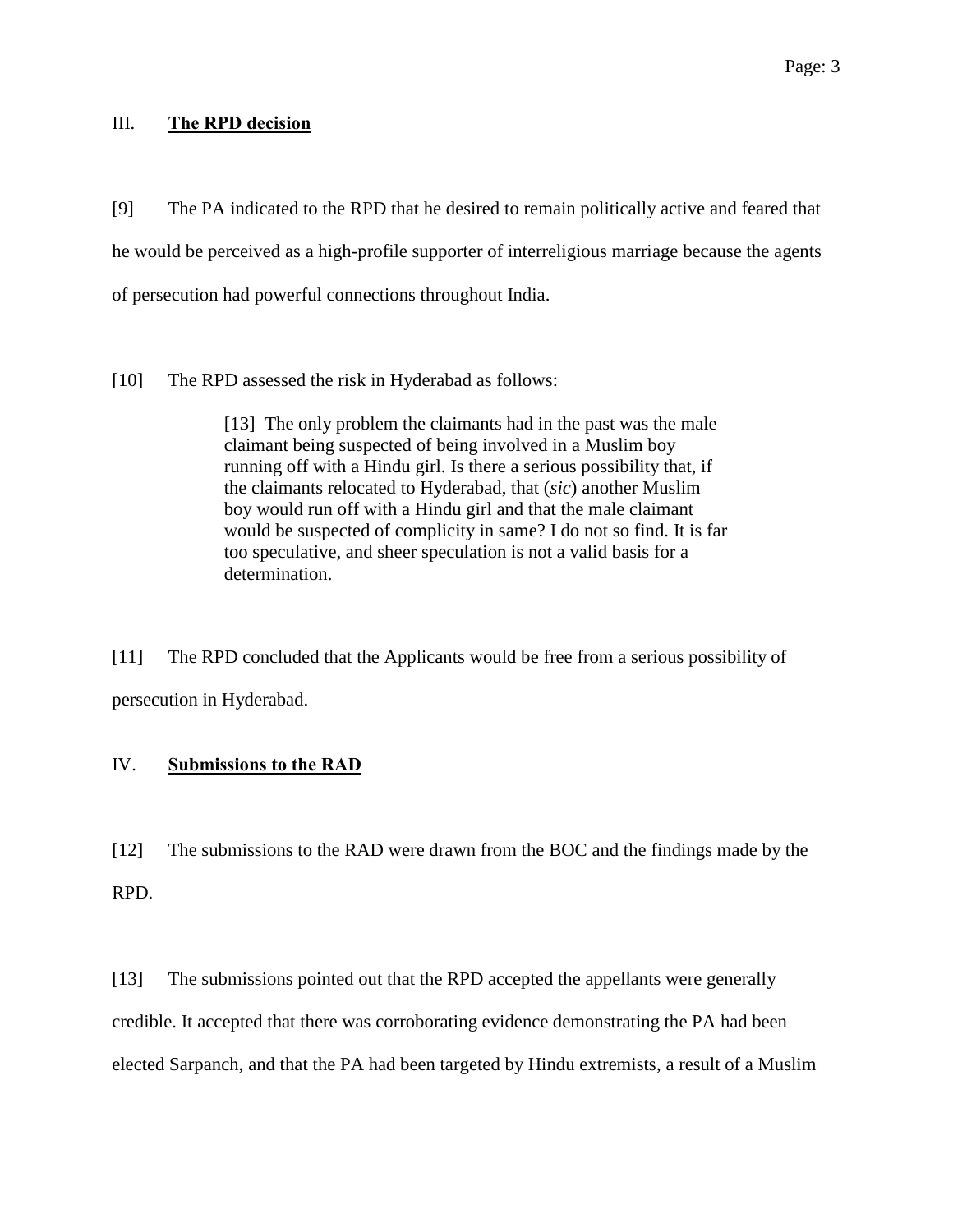boy running away with a Hindu girl. The RPD did not dispute that the appellants would be similarly targeted if they returned to Gujarat.

[14] The Applicants specifically stated that, among other reasons, the PA would be targeted wherever he chose to reside in India for two reasons. One was the basis of the perception that he had supported an inter-religious affair. The other was that even if the first did not occur, the PA was politically active and any future political activity would put him at risk at the hands of the same groups of people who would pursue him for the first reason.

[15] Detailed submissions to the RAD were that the RPD entirely ignored the important submission that the PA would be located and targeted anywhere because he was perceived to be a high-profile supporter of inter-religious marriage or of the Muslim cause, based on the fact that the people who targeted him had powerful connections throughout the country. In other words, he would face retribution in any IFA based on his previous activity and his desire to continue to be politically active.

#### V. **The RAD decision**

[16] The RAD upheld the conclusion by the RPD that the evidence did not establish the Applicants face a serious possibility of persecution in Hyderabad because the PA was wrongly accused of assisting an interfaith couple to elope in Gujarat state. The RAD also found there was no evidence of the motivation and means of the individuals to find the Applicants in Hyderabad.

[17] The problem with the RAD decision is found in paragraph 9: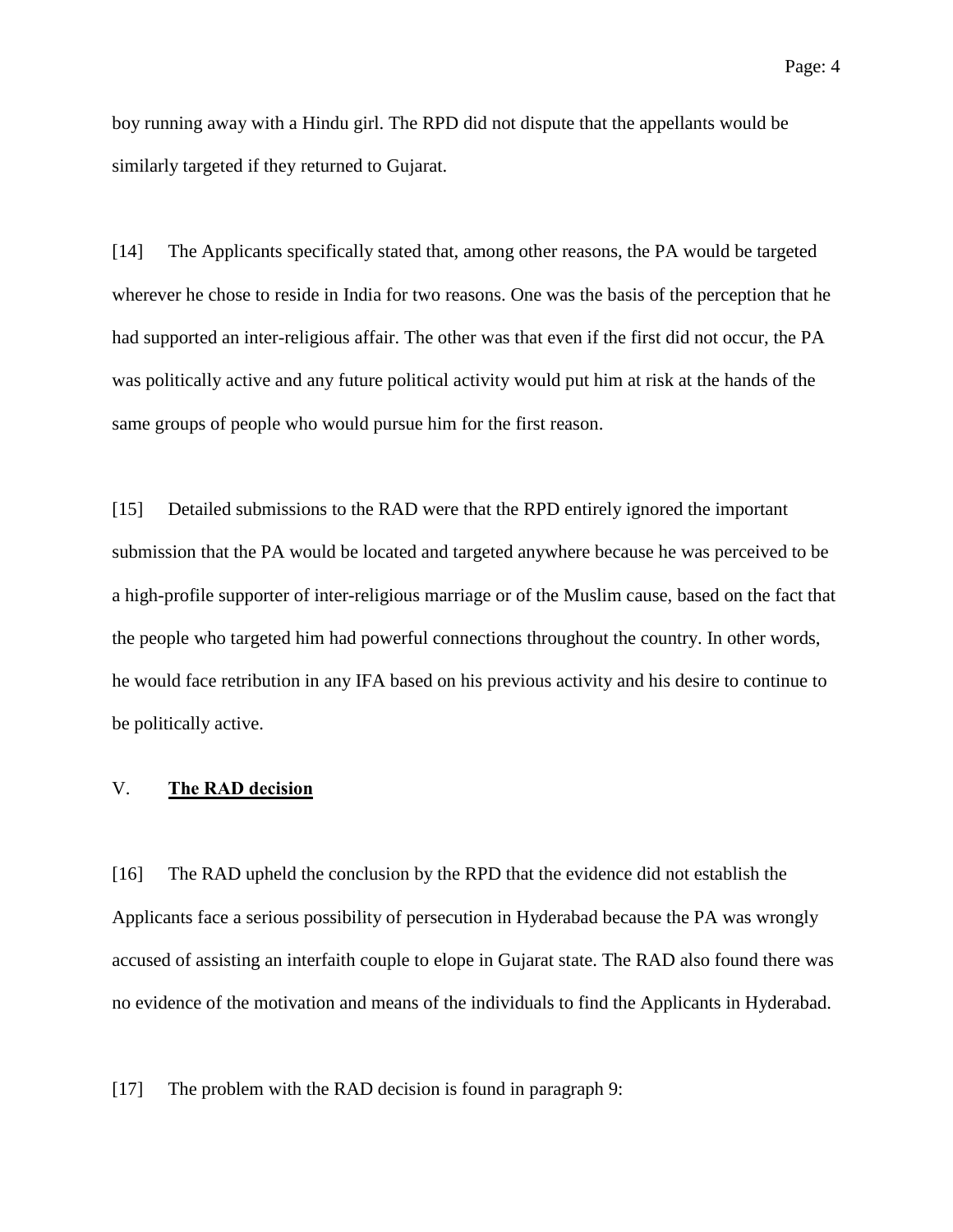[9] Counsel did not contest the RPD 's finding that it was speculative to argue that the Appellants would face the same problems in Hyderabad as they faced in Gujarat state on the basis that they are Muslim and Mr. Desai wishes to continue to be involved in politics there. Since the Appellants do not contest this finding, it is sufficient for me to state that I have reviewed all of the evidence relating to this finding and that I agree with it for the reasons given by the RPD at paragraph 13 of its decision. Specifically, I do not find that the evidence establishes that the Appellants would face a serious possibility of persecution or a likelihood of serious harm in Hyderabad because some (*sic*) Mr. Desai was wrongly accused of assisting an interfaith couple to elope in Gujarat state.

[18] The RAD adopted the very narrowly defined risk set out by the RPD: a Muslim boy runs off with a Hindu girl with the perceived assistance of the PA.

#### VI. **Issue and Standard of Review**

[19] The Applicants raise a single issue: Did the RAD err by misconstruing the nature of the risk the Applicants faced, thereby misconstruing the fundamental basis of the PA's claim?

[20] In *Canada (Minister of Citizenship and Immigration) v Vavilov*, 2019 SCC 65 [*Vavilov*], the Supreme Court of Canada extensively reviewed the law of judicial review of administrative decisions. It confirmed that judicial review of an administrative decision is presumed to be on the standard of reasonableness subject to certain limited exceptions which do not apply on these facts: *Vavilov* at paragraph 23.

[21] Reasonableness review is an approach meant to ensure that courts intervene in administrative matters only where it is truly necessary to do so in order to safeguard the legality,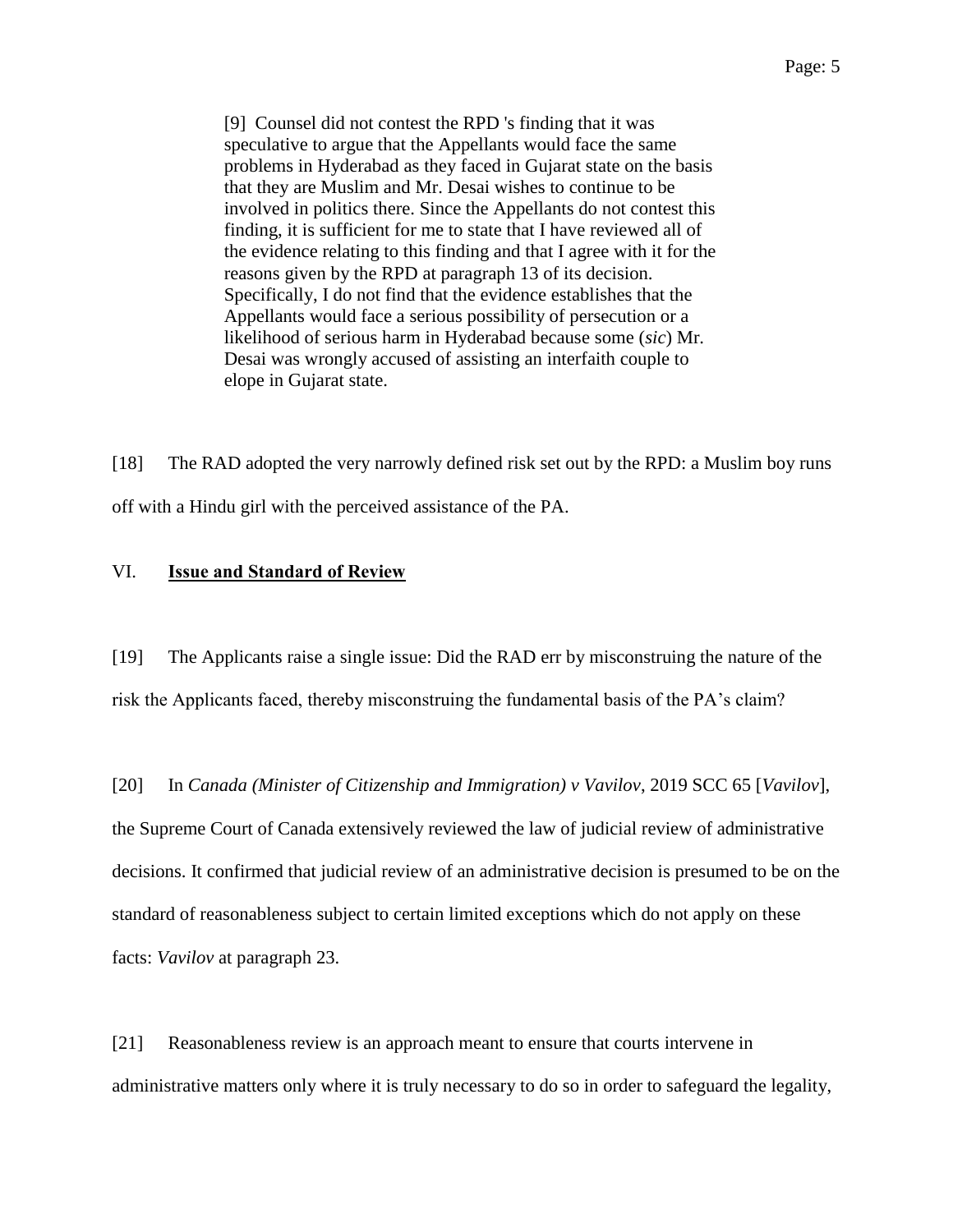rationality and fairness of the administrative process. It finds its starting point in the principle of judicial restraint and demonstrates a respect for the distinct role of administrative decision makers. However, it is not a "rubber-stamping" process or a means of sheltering administrative decision makers from accountability. It remains a robust form of review: *Vavilov* at para 13.

[22] A reasonable decision is one that is based on an internally coherent and rational chain of analysis and that is justified in relation to the facts and law that constrain the decision maker. The reasonableness standard requires that a reviewing court defer to such a decision: *Vavilov* at para 85.

#### VII. **Analysis**

[23] When the RAD adopted paragraph 13 of the RPD decision it repeated an error made by the RPD.

[24] Paragraph 13 of the RPD decision has previously been set out but, for simplicity, I will repeat it here, together with paragraph 12:

> [12] The male claimant testified that, if returned to India, he would wish to continue his political activity, and this would raise his profile such that he would encounter the same problems as he had in the past.

[13] The only problem the claimants had in the past was the male claimant being suspected of being involved in a Muslim boy running off with a Hindu girl. Is there a serious possibility that, if the claimants relocated to Hyderabad, that another Muslim boy would run off with a Hindu girl and that the male claimant would be suspected of complicity in same? I do not so find. It is far too speculative, and sheer speculation is not a valid basis for a determination.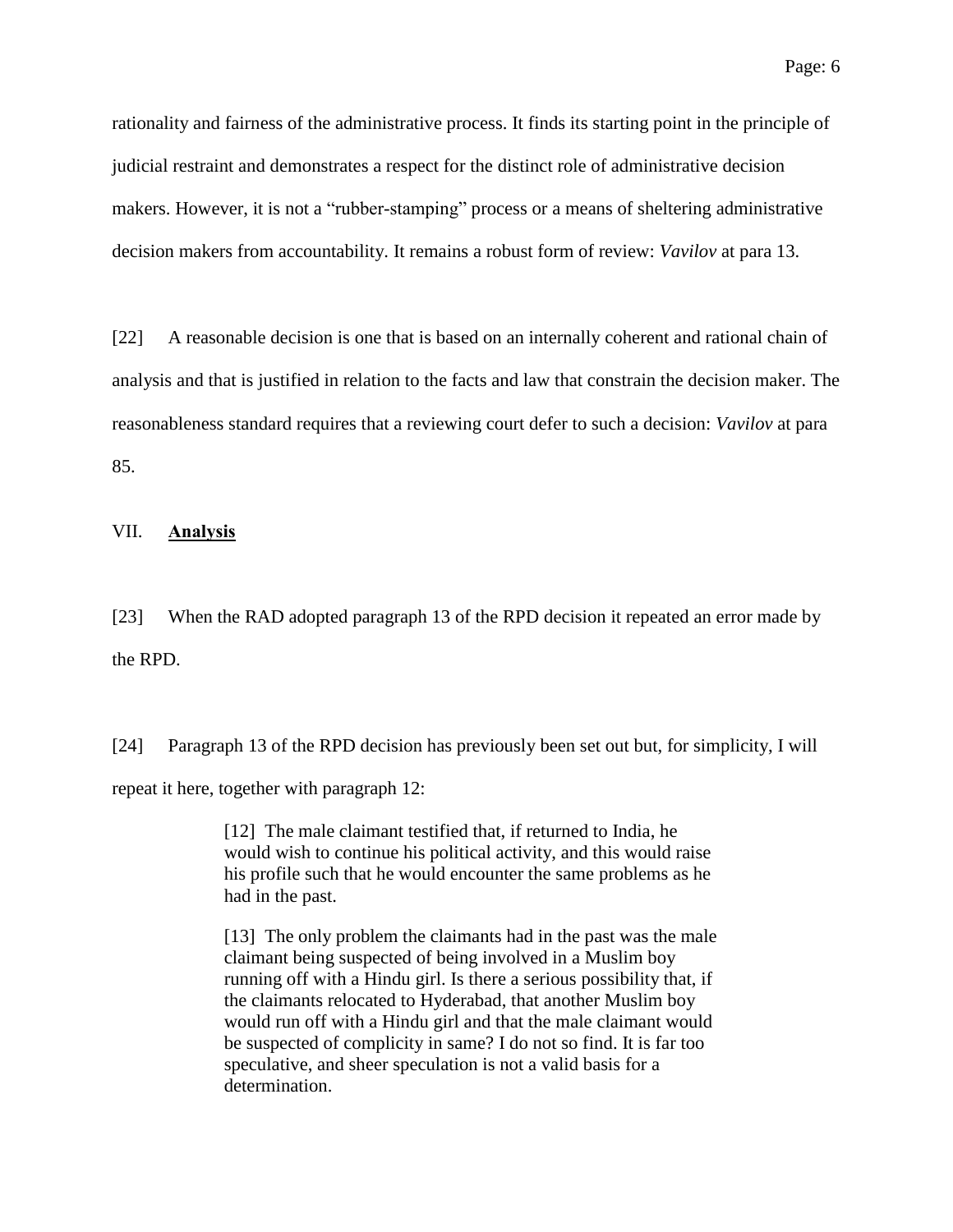[25] The reference in paragraph 12 to the "same problems" is made clear in paragraph 13 as being "a Muslim boy running off with a Hindu girl".

[26] The fear expressed to the RPD and the RAD by the PA though was actually multi-part: a Muslim, who was politically active, as well as being a person perceived to have assisted an interfaith marriage and someone who would be targeted by right wing fundamentalist Hindu groups and their supporters or sympathizers as a high profile supporter of the Muslim cause.

[27] When assessing a person's risk on being returned to their country of origin it is important to consider the profile of the person at risk. By adopting paragraph 13 of the RPD decision, the RAD accepted, without analysis the very narrow risk profile articulated by the RPD rather than the broader risk profile actually submitted, and documented, by the PA to both the RPD and the RAD.

[28] The Respondent counters that, when reviewing a decision, it is important not to review phrases in isolation or look at a decision under a microscope to try to find an error.

[29] I agree. However, it is not necessary to isolate phrases or use a microscopic analysis to see that the RPD's statement of the PA's profile is a very specific and narrow description of the multi-part risk actually put forward by the PA.

[30] Read holistically, in the context of the IFA analysis and in light of the appeal record, it is unclear precisely what the RAD affirms and denies in the RPD's reasons.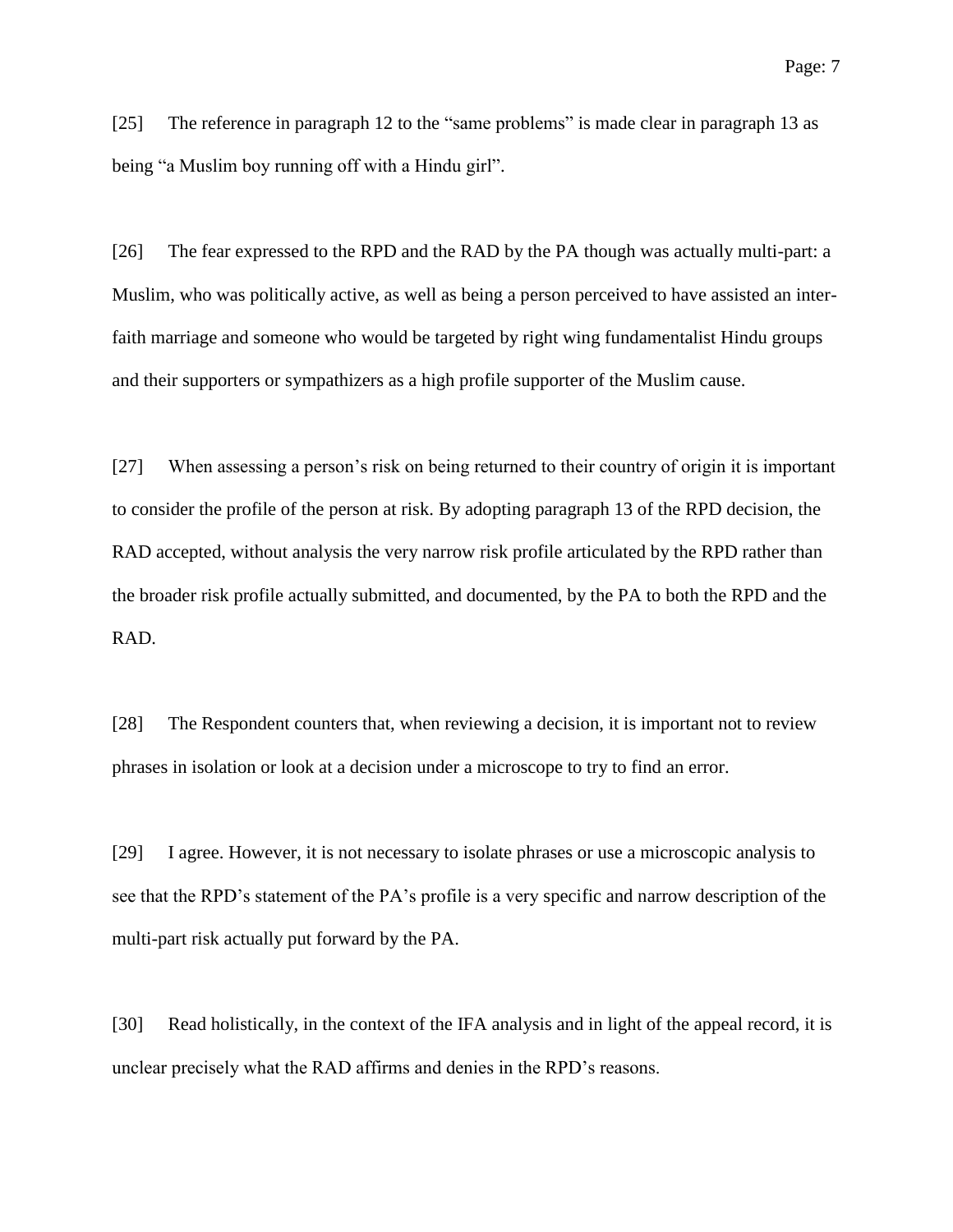[31] The RAD concluded there is no evidence to establish a serious possibility of persecution in Hyderabad because the PA was wrongly accused of assisting an interfaith couple to elope in Gujarat, "for the reasons set out in paragraph 13 of the RPD Decision". However, paragraph 13 makes an entirely different point. The RPD found it was speculative that another interreligious marriage, of the same nature as that in Gujarat and carrying the same consequences of false accusations and attacks, would occur in Hyderabad.

[32] This very narrow finding, which neither party contests, cannot then be used to justify a bald conclusion that it is speculative that the Applicants would face retribution from Hindu fundamentalist groups and their sympathizers on the basis of the Gujarat incident.

[33] The RAD's failure to consider the claim as it was put forward by the Applicants resulted in a misconception of the facts relied upon in the assessment of the likelihood of persecution in the IFA. Misconstruing the facts and evidence that constitute the basis of a refugee claim is an unreasonable and reviewable error: *Champagne v Canada (Citizenship and Immigration)*, 2009 FC 1204 at paras 57-58.

[34] A decision maker must take the evidentiary record and the general factual matrix that bears on its decision into account, such that the reasonableness of a decision may be jeopardized where the decision maker has fundamentally misapprehended or failed to account for the evidence before it: *Vavilov* at para 126. The Applicants' claim for refugee protection was based on the PA's profile as "a politically active Muslim, facing a serious risk of being targeted by Hindu extremists based on his beliefs, religion, political activities and activism". Here, in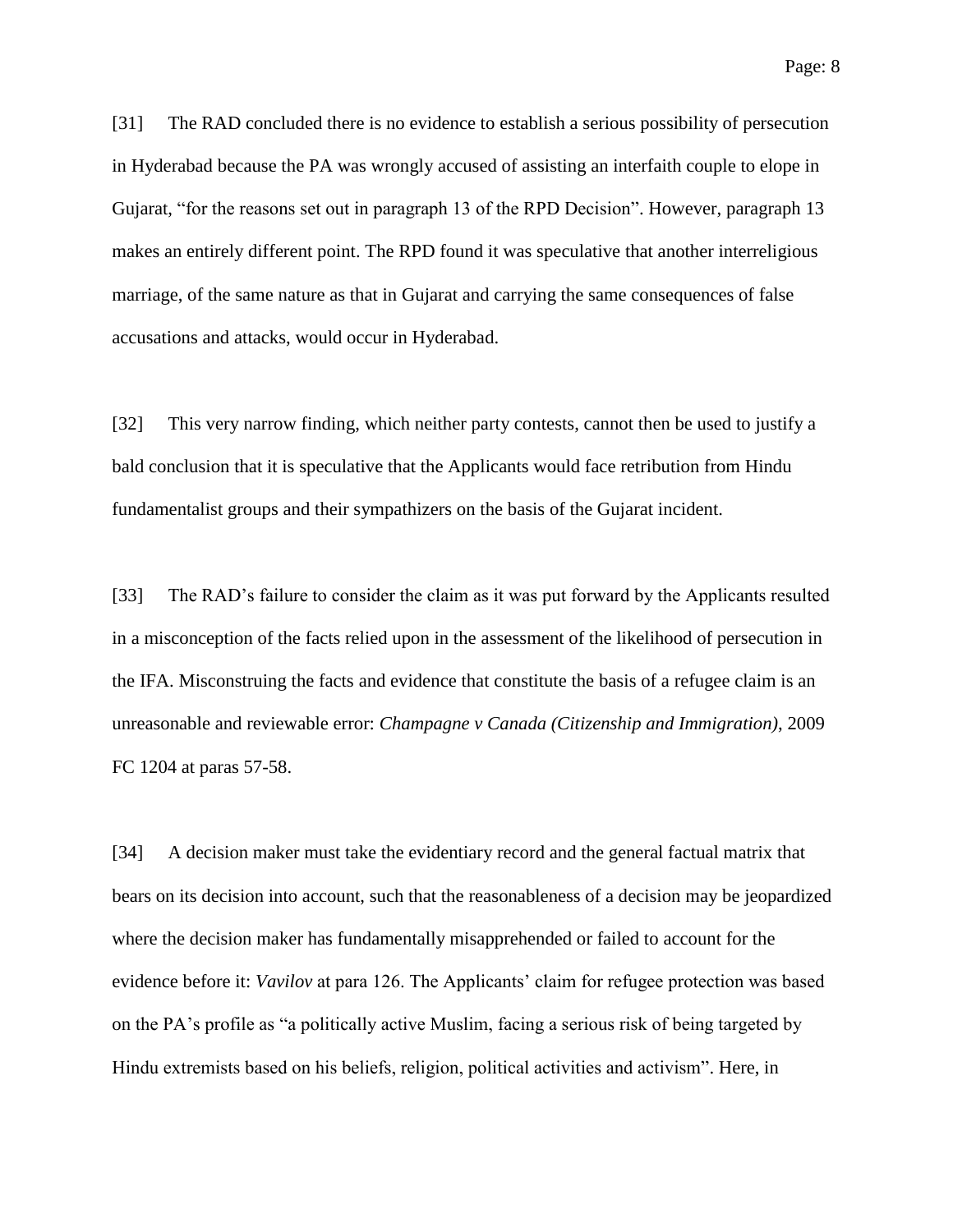narrowing the Applicants' basis of claim as was done by the RPD, the RAD failed to take the evidentiary record and general factual matrix into account. In my view, this renders the decision unreasonable.

### VIII. **Conclusion**

[35] For all the foregoing reasons, this application is granted.

[36] The decision is set aside and the matter will be returned to the Refugee Appeal Division for redetermination by a different member.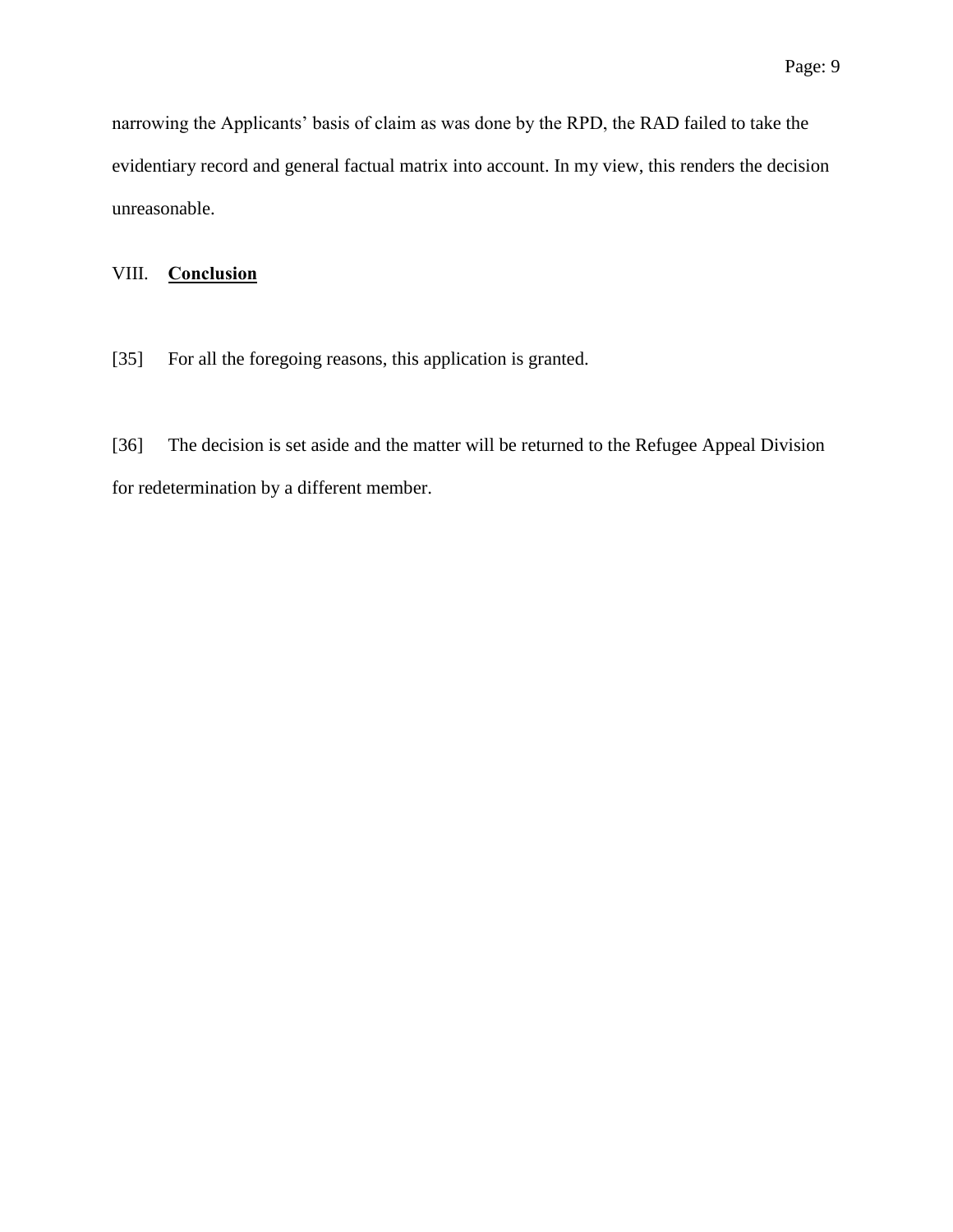# **JUDGMENT in IMM-4990-21**

## **THIS COURT'S JUDGMENT is that**:

- 1. This application is granted
- 2. The decision is set aside and the matter will be returned to the Refugee Appeal

Division for redetermination by a different member

"E. Susan Elliott"

Judge